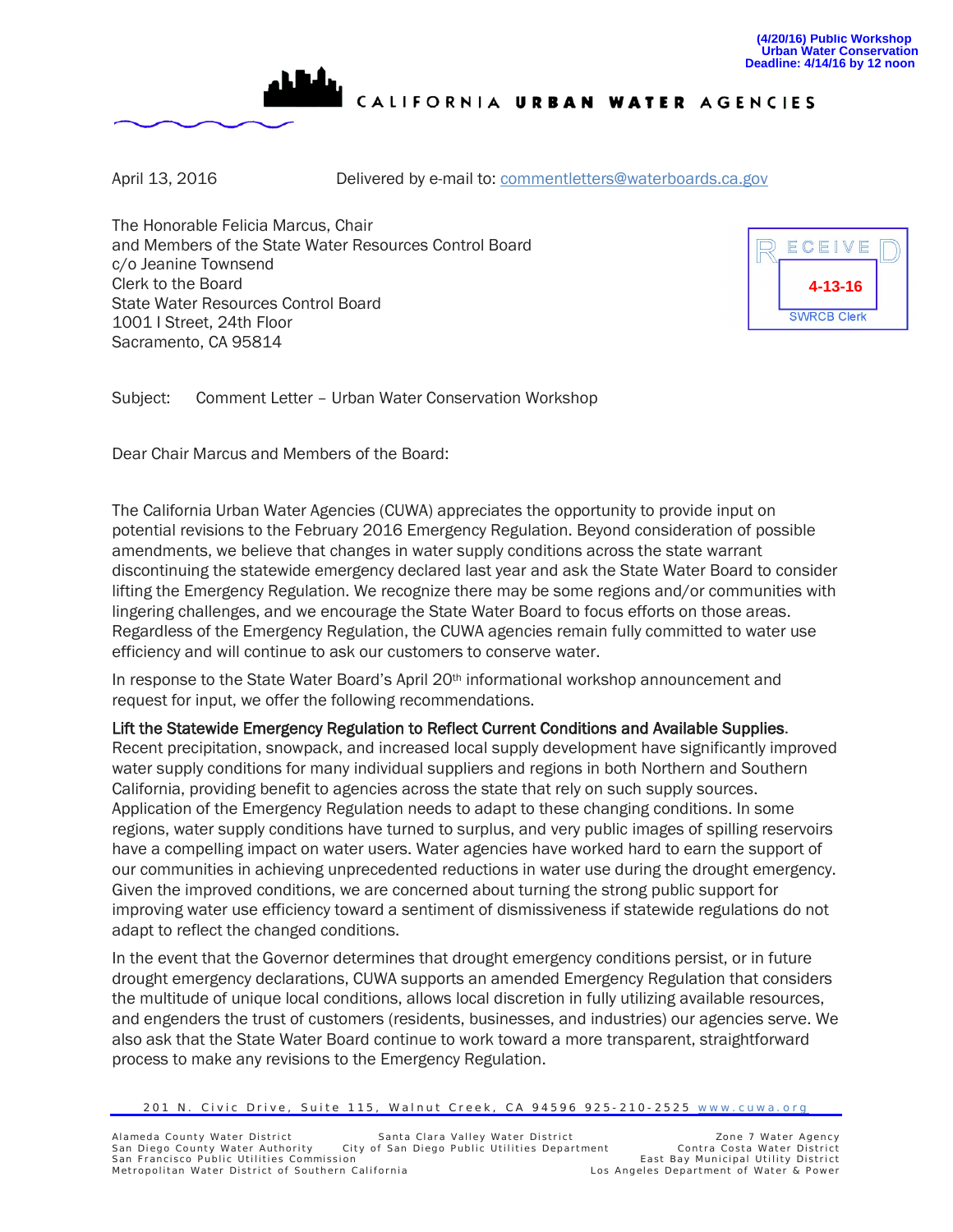Implement Supply-Based Approach in Lieu of Statewide Conservation Mandate. Given that local suppliers have invested in drought resiliency measures such as water use efficiency measures, local supplies, and storage over the years and are the best equipped authority to assess the sustainability and condition of their supplies and demands, we support a self-certification process for urban water suppliers in lieu of a statewide conservation mandate. Such a self-certification approach would be appropriate only for a Governor-declared drought emergency.

If the Emergency Regulation is not lifted, the self-certification would require urban water suppliers, either individually or as a region, to report in June 2016 on available supplies (including surface water and groundwater storage) and demands with a look-ahead projection through October 2016. Self-certification at a regional basis would be an available option if all urban water agencies in the region agree to this approach.

Suppliers would report on their anticipated supplies and demands through October 2016 by providing information to the State Water Board. If available supplies are sufficient to meet anticipated demands and maintain or improve supply reserves for future water years, the supplier would be exempt from a mandated conservation standard under the current Emergency Regulation. If available supplies are not sufficient to meet anticipated demands, the actual shortage level identified would serve as their conservation standard through October 2016. If a supplier does not submit data to self-certify, their current conservation standard would default to the adopted state standard. Given the current hydrologic conditions, we expect that this would be a lower, lessrestrictive standard.

As part of the self-certification, the State Water Board could collect estimates on the following types of information:

- Amount of all supplies by source (including existing and newly developed supplies) available June through October 2016.
- Available reserve supplies in surface water and groundwater storage (after taking into account projected water use through October 2016) that would be available for the coming water year(s).
- Sustainability of groundwater supplies taking into account projected water use through October 2016 and the amount of reserves needed to maintain the aquifer within safe operating range.
- Projected monthly potable water demands for June through October 2016, based on past monthly averages from 2013 through 2015.
- Actual agency-adopted shortage level based on their Water Shortage Contingency Plan, taking into account estimated water demands and available supplies through October 2016.

The State Water Board would have the ability to verify agencies' certified supply figures by requesting documentation that would support the figures (e.g., urban water management plans, integrated regional water management plans, annual reports, groundwater plans, drought management plans).

All suppliers would continue to prohibit the specific water uses cited under Section 864 of the current Emergency Regulation and implement their Water Shortage Contingency Plan.

Focus Support on Water Suppliers and Communities Needing Assistance. We support the State Water Board in using its limited resources most effectively by focusing efforts on water suppliers and rural disadvantaged communities with severe shortages and/or water quality issues. In focusing its efforts in this direction, the State Water Board can provide the necessary services and recommend funding for those that need the most help.